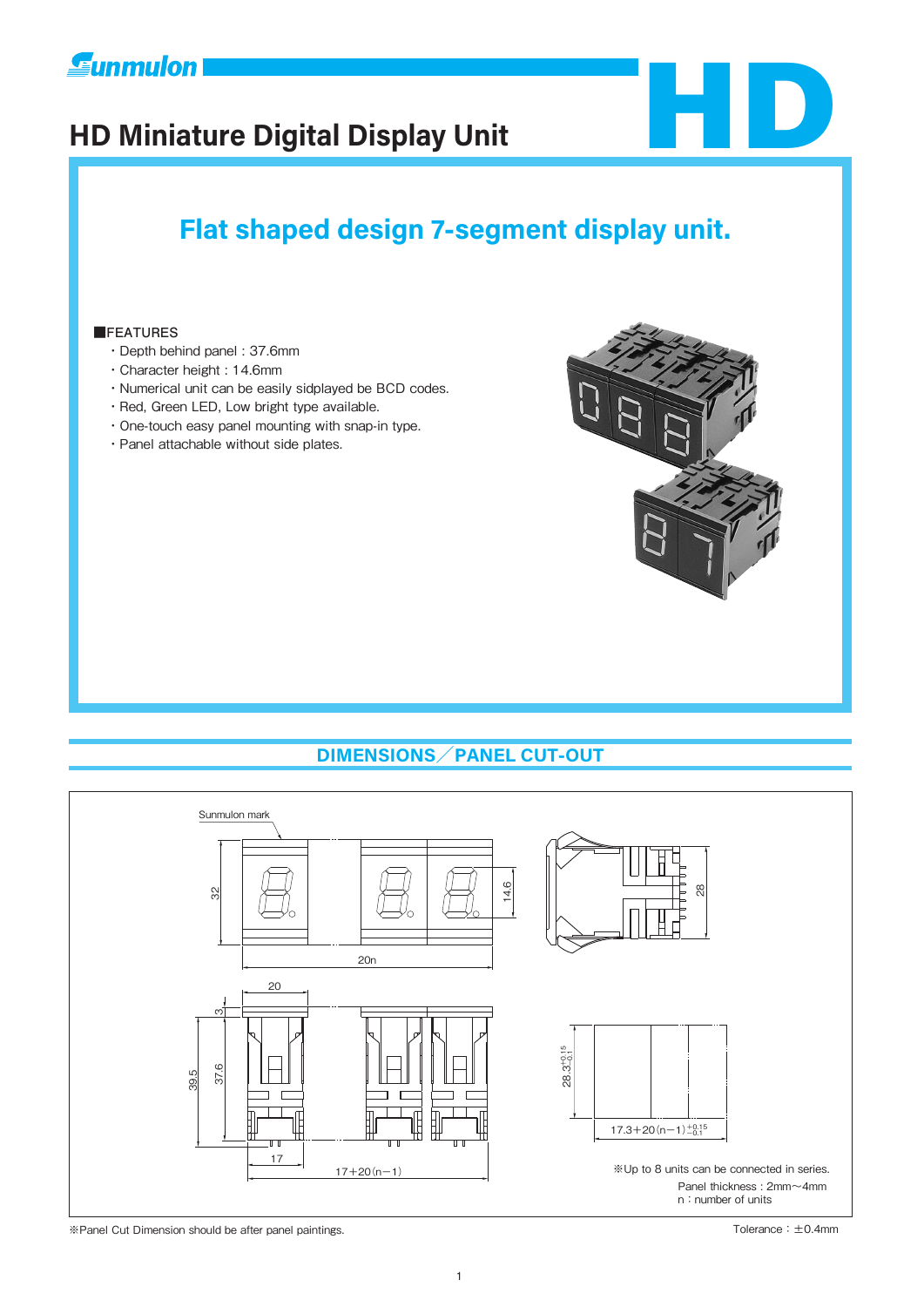### **SPECIFICATIONS**

#### **Numerical Unit**

| Type<br>Item             | $HD-BN$ $1$      | $HD-BN$ 2        | $HD-BN$ $-3$     |  |
|--------------------------|------------------|------------------|------------------|--|
| Supply voltage           | $DC5V \pm 5\%$   | $DC12V \pm 10\%$ | $DC24V \pm 10\%$ |  |
| Current consumption      | 65mA MAX(1 unit) |                  |                  |  |
| High level input voltage |                  | $3.5V \sim 5V$   |                  |  |
| Low level input voltage  |                  | $0V \sim 1.5V$   |                  |  |

#### **●General Specification**

| Display pattern         | ●BCD Numerical unit<br>7-segment LED : $0 \sim 9$ , Decimal point |
|-------------------------|-------------------------------------------------------------------|
| Luminuous element       | Red. Green                                                        |
| Input logic (Data only) | Positive, Negative                                                |
| Ambient Temperature     | $-15 - 50^{\circ}$ C                                              |
| <b>Ambient Humidity</b> | 80%RH                                                             |

#### **●Block Diagram**



#### **●Input circuit and connection**



Note 1)Since internal sircuit is operated with +5V, user side output should be Open Collector Circuit, or less than +5V impression sircuit.

Note 2)While power is not supplied in the unit, even low voltage not ot be impressed on the input circuit.

#### **●Input Timing**



#### **●BCD Signals Truth Table**

| Input      |   |   |                          |    |      |   | Output               |      |                             |
|------------|---|---|--------------------------|----|------|---|----------------------|------|-----------------------------|
| LH/LLG/RDP |   |   | $\overline{\mathsf{BI}}$ | LE | D    | C | B                    | A    | <b>BCD</b>                  |
| X          | X | X | Н                        | L  | L(H) |   | $L(H)$ $L(H)$        | L(H) | $\overline{C}$              |
| X          | X | X | Н                        | L  | L(H) |   | $L(H)$ $L(H)$        | H(L) | ı                           |
| X          | X | X | H                        | L  | L(H) |   | $L(H)$ $H(L)$ $L(H)$ |      | フェラ                         |
| X          | Χ | X | H                        | L  | L(H) |   | $L(H)$ $H(L)$        | H(L) |                             |
| X          | X | X | H                        | L  | L(H) |   | H(L) L(H) L(H)       |      | 닉                           |
| X          | X | X | H                        | L  | L(H) |   | H(L) L(H) H(L)       |      | $\overline{5}$              |
| X          | X | X | H                        | L  | L(H) |   | $H(L)$ $H(L)$ $L(H)$ |      | 휵                           |
| X          | X | Χ | H                        | L  | L(H) |   | $H(L)$ $H(L)$ $H(L)$ |      |                             |
| Χ          | Χ | Χ | Η                        | L  | H(L) |   | $L(H)$ $L(H)$ $L(H)$ |      | $\frac{B}{Q}$               |
| X          | X | Χ | H                        | L  | H(L) |   | $L(H)$ $L(H)$ $H(L)$ |      |                             |
| X          | X | X | H                        | L  | H(L) |   | $L(H)$ $H(L)$ $L(H)$ |      | <b>Blank</b>                |
| Χ          | Χ | X | H                        | L  | H(L) |   | $L(H)$ $H(L)$ $H(L)$ |      | <b>Blank</b>                |
| X          | X | X | H                        | L  | H(L) |   | H(L) L(H) L(H)       |      | <b>Blank</b>                |
| X          | X | X | H                        | L  | H(L) |   | H(L) L(H)            | H(L) | <b>Blank</b>                |
| X          | X | X | H                        | L  | H(L) |   | $H(L)$ $H(L)$ $L(H)$ |      | <b>Blank</b>                |
| X          | X | X | H                        | L  | H(L) |   | $H(L)$ $H(L)$        | H(L) | <b>Blank</b>                |
| Χ          | X | L | X                        | Χ  | X    | X | X                    | X    | $\bullet$                   |
| X          | X | X | L                        | X  | X    | Χ | X                    | X    | <b>Blank</b>                |
| X          | X | X | X                        | Н  | X    | X | X                    | X    | Latch Data (A-D) before "H" |
| Н          | Н | X | X                        | Χ  | X    | Χ | Χ                    | X    | Green                       |
| Н          | L | X | X                        | Χ  | Χ    | X | Χ                    | X    | Red                         |
| L          | H | X | X                        | X  | X    | Χ | Χ                    | X    | Green low bright            |
| L          | L | Χ | Χ                        | X  | Χ    | X | Χ                    | Χ    | Red low bright              |

Note 1) Either H, L is acceptable for X.

Note 2)  $( )$  = Negative Logic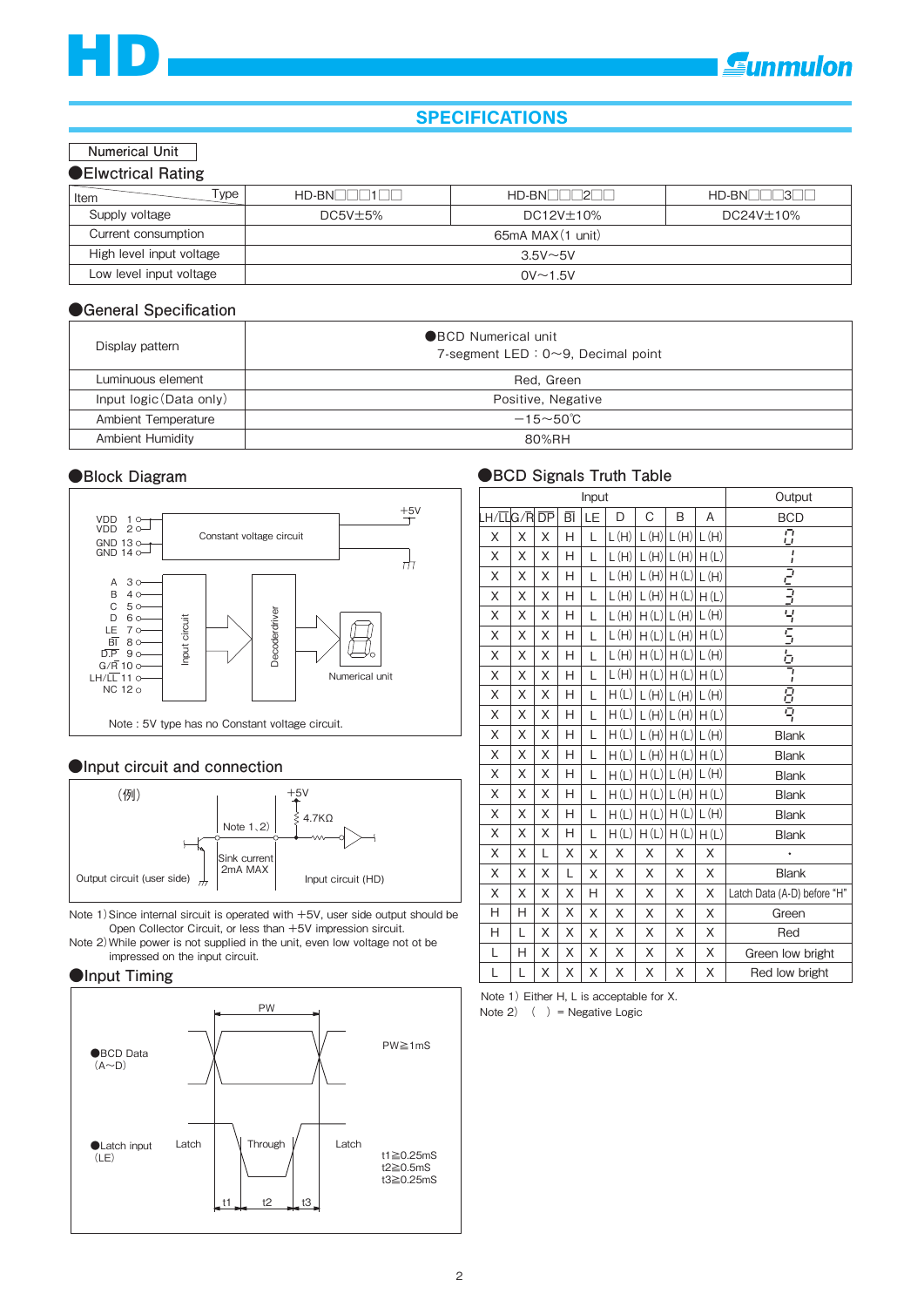## **Gunmulon**



## **TERMINALS**

#### ●Terminal Arrangement ●Terminal shape





**Applicable Connector (representative example)**

**OMRON XG4M-1430-T(Strain Relief with Socket)**

**\* Connectors are not appended.**

#### **●Terminal Function Table**

| Terminal | Numerical Unit        |                          | Character Unit                                                    |               |                     |
|----------|-----------------------|--------------------------|-------------------------------------------------------------------|---------------|---------------------|
| No.      | Mark                  | Description              | <b>Functions</b>                                                  | Full-Face     | Dual-color          |
| 1, 2     | <b>V<sub>DD</sub></b> | $\bigoplus$ Power supply | <b>⊕Power input</b>                                               | Anode $(+)$   | Anode $(+)$         |
| 3        | $A(2^{\circ})$        |                          |                                                                   |               |                     |
| 4        | $B(2^{1})$            | Data                     | OIndicate figures and symbols according to                        |               |                     |
| 5        | $C(2^2)$              |                          | data signal input. See truth table.                               |               |                     |
| 6        | $D(2^3)$              |                          |                                                                   |               |                     |
| 7        | LE.                   | Latch                    | H makes latching data.<br>L makes data 'through'.                 | Cathode $(-)$ | Cathode $(-)$ Green |
| 8        | $\overline{BI}$       | <b>Blanking</b>          | ● L makes display 'OFF' except Decimal point.                     |               |                     |
| 9        | $\overline{DP}$       | Decimal point            | ● L makes Decimal point 'ON'.                                     |               | Cathode $(-)$ Red   |
| 10       | $G/\overline{R}$      | Color select             | H makes Green, L makes Red.<br>(Free terminal fpr Full-Face type) |               |                     |
| 11       | LH/LL                 | Low bright               | L makes Low bright.                                               |               |                     |
| 12       | NC                    | Free terminal            |                                                                   |               |                     |
| 13, 14   | <b>GND</b>            | Ground                   | ○ Power input. Electrical potential norm of all signals.          |               |                     |

Tolerance:±0.4mm